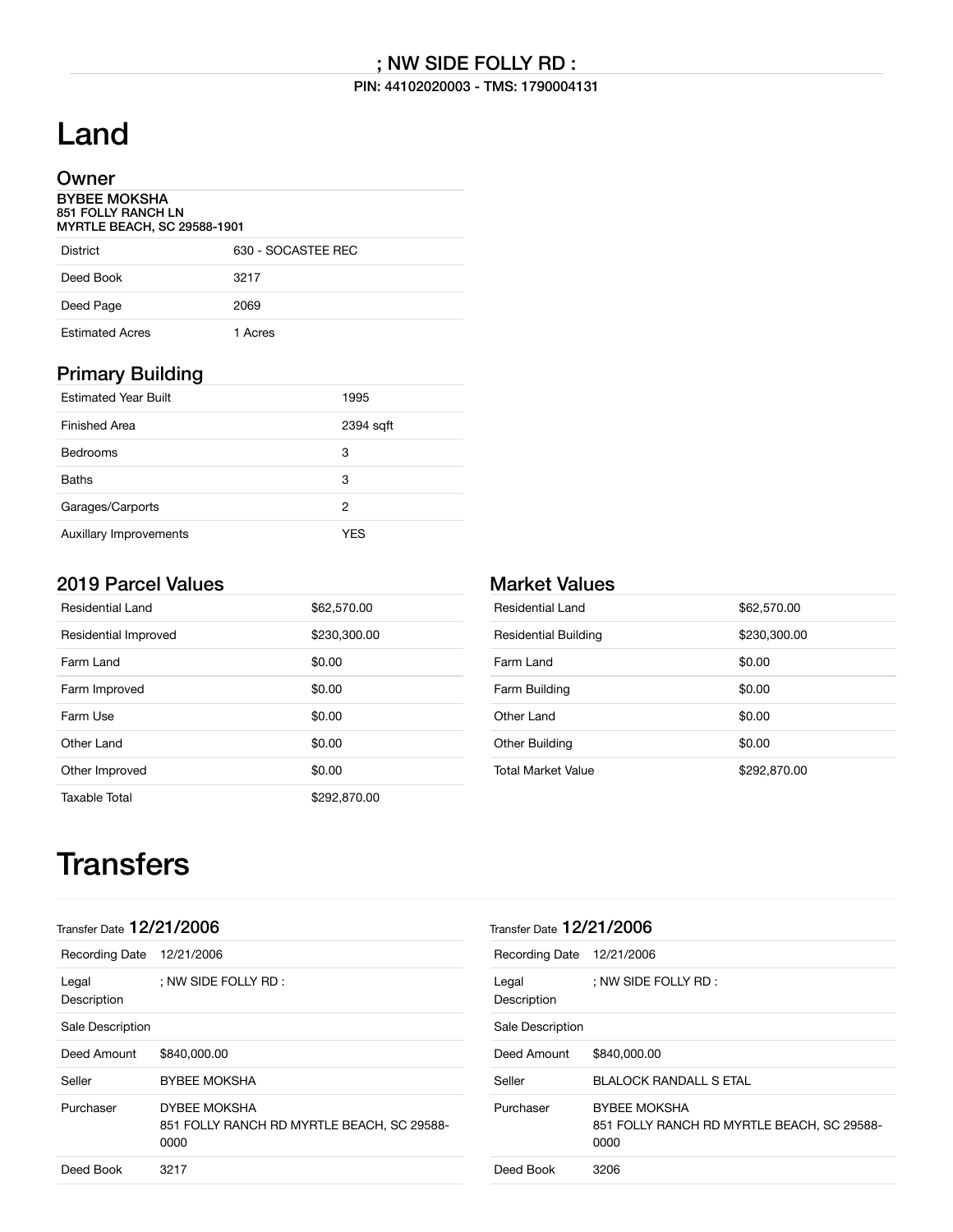| Deed Page                | 2069   | Deed Page                | 1777   |
|--------------------------|--------|--------------------------|--------|
| Platt Book/Page          |        | Platt Book/Page          |        |
| Lots                     | 1.0000 | Lots                     | 1.0000 |
| Acres                    | 0.0000 | Acres                    | 0.0000 |
|                          |        |                          |        |
| Transfer Date 05/10/1993 |        | Transfer Date 05/10/1993 |        |

| <b>Recording Date</b> | 05/10/1993                                                                  | <b>Recording Date</b> | 05/10/1993                            |
|-----------------------|-----------------------------------------------------------------------------|-----------------------|---------------------------------------|
| Legal Description     |                                                                             | Legal Description     |                                       |
| Sale Description      |                                                                             | Sale Description      |                                       |
| Deed Amount           | \$12,500.00                                                                 | Deed Amount           | \$12,500.00                           |
| Seller                | <b>CUMBIE ISABELLE S</b>                                                    | Seller                |                                       |
| Purchaser             | <b>BLALOCK RANDALL S ETAL</b><br>118 FOLLY ROAD MYRTLE BEACH, SC 29577-0000 | Purchaser             | <b>CUMBIE ISABEL</b><br>118 FOLLY ROA |
| Deed Book             | 1635                                                                        | Deed Book             | 1635                                  |
| Deed Page             | 92                                                                          | Deed Page             | 92                                    |
| Platt Book/Page       |                                                                             | Platt Book/Page       |                                       |
| Lots                  | 1.0000                                                                      | Lots                  | 1.0000                                |
| Acres                 | 0.0000                                                                      | Acres                 | 0.0000                                |

# LLE S 1D MYRTLE BEACH, SC 29577-0000

# Splits / Merges

No Splits or Merges.

# **Permits**

## Imported Permit

Shelter - 88831

| <b>Issued 01/27/2003</b> |                                |  |  |
|--------------------------|--------------------------------|--|--|
| <b>Application Date</b>  | 01/27/2003                     |  |  |
| Value                    | \$2.160.00                     |  |  |
| Square Footage           | 336.00                         |  |  |
| Description              | LEAN-TO ATTCH TO EXIST STORAGE |  |  |

### Imported Permit

New w/ Plan Review - 29900

### Issued 11/10/1994

| Application<br>Date | 11/10/1994  |
|---------------------|-------------|
| Value               | \$82,500.00 |
| Square<br>Footage   | 3020.00     |

| Imported Permit<br>Detached Garage - 45358<br>$_{\text{Issued}}$ 05/09/1997 |                                                                                                                                                     |  |  |
|-----------------------------------------------------------------------------|-----------------------------------------------------------------------------------------------------------------------------------------------------|--|--|
| Application 05/09/1997<br>Date                                              |                                                                                                                                                     |  |  |
| Value                                                                       | \$5,500.00                                                                                                                                          |  |  |
| Square<br>Footage                                                           | 1196.00                                                                                                                                             |  |  |
| Description                                                                 | DETACHED GARAGE.OH 18".6'FROM PRI STRUCT<br>Architect: NO METER.NO PLUMBING.SETBACKS<br>SHOUL 0 D BE FRONT-25; SIDES-10; REAR-15<br>SWH 5-15-97 0-0 |  |  |